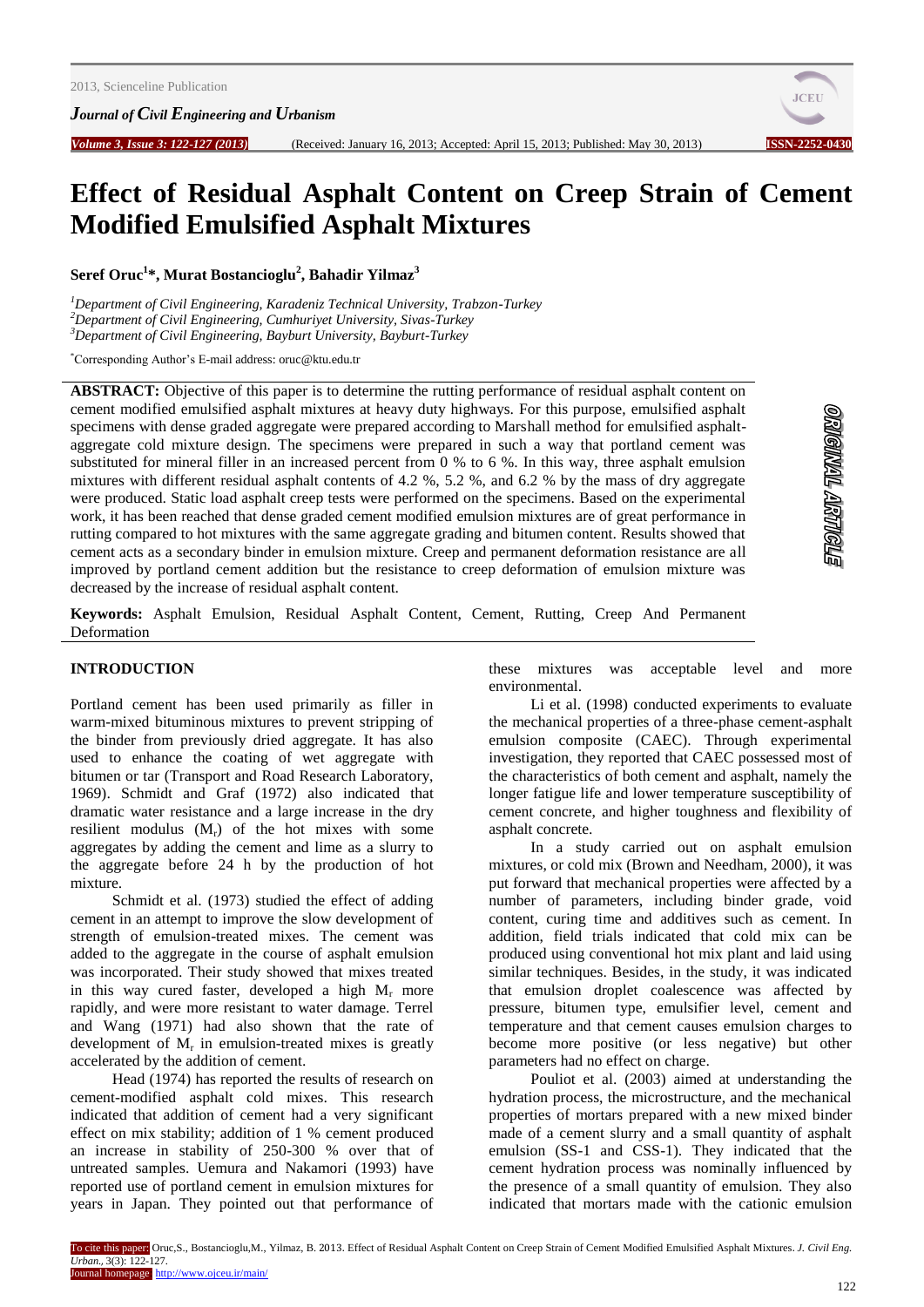(CSS-1) showed higher strengths and elastic modulus than mortars made with anionic emulsion (SS-1).

Song et al. (2006) purposed to evaluate the feasibility on the use of an asphalt emulsion as a polymeric admixture. They showed that waterproofness, carbonation resistance and chloride-ion penetration resistance of the asphalt-modified mortars were markedly improved with the increase in the polymer-cement ratio, while their compressive strength and adhesion to mortar substrates were reduced with the increase in polymercement ratio.

Wang and Sha (2010) studied characteristics of interface between cement asphalt emulsion mastics and aggregate is different from that of interface between cement and aggregate or asphalt and aggregate. A novel method was put forward to evaluate interface character of mixtures in the paper. MH-5 micro hardness apparatus was adopted to study influences of fillers' fineness, aggregate lithology and different type of cement on micro hardness of the interface between the mastics and aggregate; and some micro test apparatuses, such as SEM, XRD and EPMA, were used to analyze its mechanism. Results indicate that the increase of cement and mineral filler fineness is favorable to improve micro hardness of the interface, but over fine mineral filler is disadvantageous.

Wang (2010) studied the effects of cement and emulsified asphalt on structure formation of cement emulsified asphalt mixtures. The results indicate that binders' dosages can greatly influence structure formation and mechanical performances, such as Marshall stability and compression strength of cement emulsified asphalt mixtures. Effects of cement on structure formation can be summarized that to make the structure denser, to form net structure, to make up structure deficiencies, and to enhance interface adhesion. Effects of emulsified asphalt lie in that to form the mixtures structure, to deteriorate interface structure and to retard cement hydration.

[Al-Khateeb](http://apps.webofknowledge.com/OneClickSearch.do?product=UA&search_mode=OneClickSearch&colName=WOS&SID=S233P4@jnAjjOAhJCGh&field=AU&value=Al-Khateeb,%20GG&cacheurlFromRightClick=no) and [Al-Akhras](http://apps.webofknowledge.com/OneClickSearch.do?product=UA&search_mode=OneClickSearch&colName=WOS&SID=S233P4@jnAjjOAhJCGh&field=AU&value=Al-Akhras,%20NM&cacheurlFromRightClick=no) (2011) investigated the effect of cement additive on some properties of asphalt binder using Superpave testing methods. Six cement-toasphalt (C/A) ratios were considered in the study. The experimental tests that were conducted in the study included the Superpave rotational viscosity (RV) test and the dynamic shear rheometer (DSR) test. Results of the study showed that the addition of Portland cement to asphalt binders increased the rotational viscosity (RV) of asphalt binders at 135 °C and different rotational speeds. The C/A ratio had insignificant effects on the Newtonian behavior, the phase angle  $(\delta)$ , and the elastic behavior of asphalt binders. The increase in C/A ratio increased the stiffness of asphalt binders represented by the complex shear modulus  $(G^*)$  value. The increase in the C/A ratio improved the rutting parameter,  $G^*$ /sin  $\delta$  value at all temperatures.

[Al Nageim](http://apps.webofknowledge.com/OneClickSearch.do?product=UA&search_mode=OneClickSearch&colName=WOS&SID=S233P4@jnAjjOAhJCGh&field=AU&value=Al%20Nageim,%20H&cacheurlFromRightClick=no) et al. (14) reported the experimental test results of a research project aimed at developing a new cold bituminous emulsion mixtures (CBEM's) containing fly ash from incinerated domestic and industrial byproducts compared with those results of traditional control cold containing OPC and hot mix asphalt. The main objectives of the experiments were to investigate the

improvement in mechanical properties of CBEM's due to incorporating OPC, and detect the possibility of replacing the OPC with waste fly ash materials. The mixtures mechanical properties investigated were: ITSM, creep stiffness. Durability in term of water sensitivity was investigated too. The results have shown comparative mechanical properties of CBEM's to HMA. Furthermore, the new CBEM's with fly ash used as a replacement of filler achieved outstanding results compared with traditional CBEM with and without addition of OPC. Therefore, this paper introduces a new CBEM's having outstanding mechanical characteristics, cost effective, and environmental friendly

The use of asphalt emulsion in Turkey is largely restricted to various types of surface treatment (such as slurry surfacing and surface dressing) and bond/tack coat. Recently, efforts have been directed to the use of emulsions in mixtures used for trench reinstatements and patching. Its use as a binder in cold mix for structural layers has attracted relatively little attention largely because of the problems associated with the time taken for full strength to be achieved after paving and the susceptibility to early life damage by rainfall. This research is done in order to solve the problems and to determine the influence of cement and asphalt content on emulsified asphalt mixtures in rutting on heavy duty highways.

## **MATERIALS AND METHODS**

The aggregate used in this study is crushed limestone and the aggregate gradation is given in Table 1. Physical properties of the aggregate both coarse and fine aggregate, together with mineral filler are given in Table 2. Cement used in the study is PC 42.5 cement with a specific gravity of  $3.108 \text{ g/cm}^3$  (Oruc, 2002 and Oruc et al., 2007).

Cationic slow setting emulsion (CSS-1) was used in the experimental program. The results of characterization tests of the emulsion and emulsion residue are shown in Table 3.

All of Marshall briquettes produced for this research was prepared according to Marshall method for emulsified asphalt-aggregate cold mixture design (Asphalt Institue, 1989). Emulsified asphalt's ability to coat an aggregate is usually sensitive to the pre-mix water content of the aggregate. This is especially true for aggregates containing a high percentage of material passing a 75 µm (No. 200) sieve, where insufficient pre-mixing water results in balling of the asphalt with the fines and insufficient coating. For this reason, coating tests were performed at varying aggregate water contents. Total premix water before mixing with emulsified asphalt was calculated as 3.5 % from coating tests. The total water content of the mixture was 5.97 %. Mixture properties are closely related to density of the compacted specimens. Thus, it was necessary to optimize the water content for compaction to maximize the desired mixture properties. To obtain reliable results, triplicate specimens were prepared for varying water content at compaction. Optimum water content for compaction was found as 3 % (that is water content resulting in the highest density).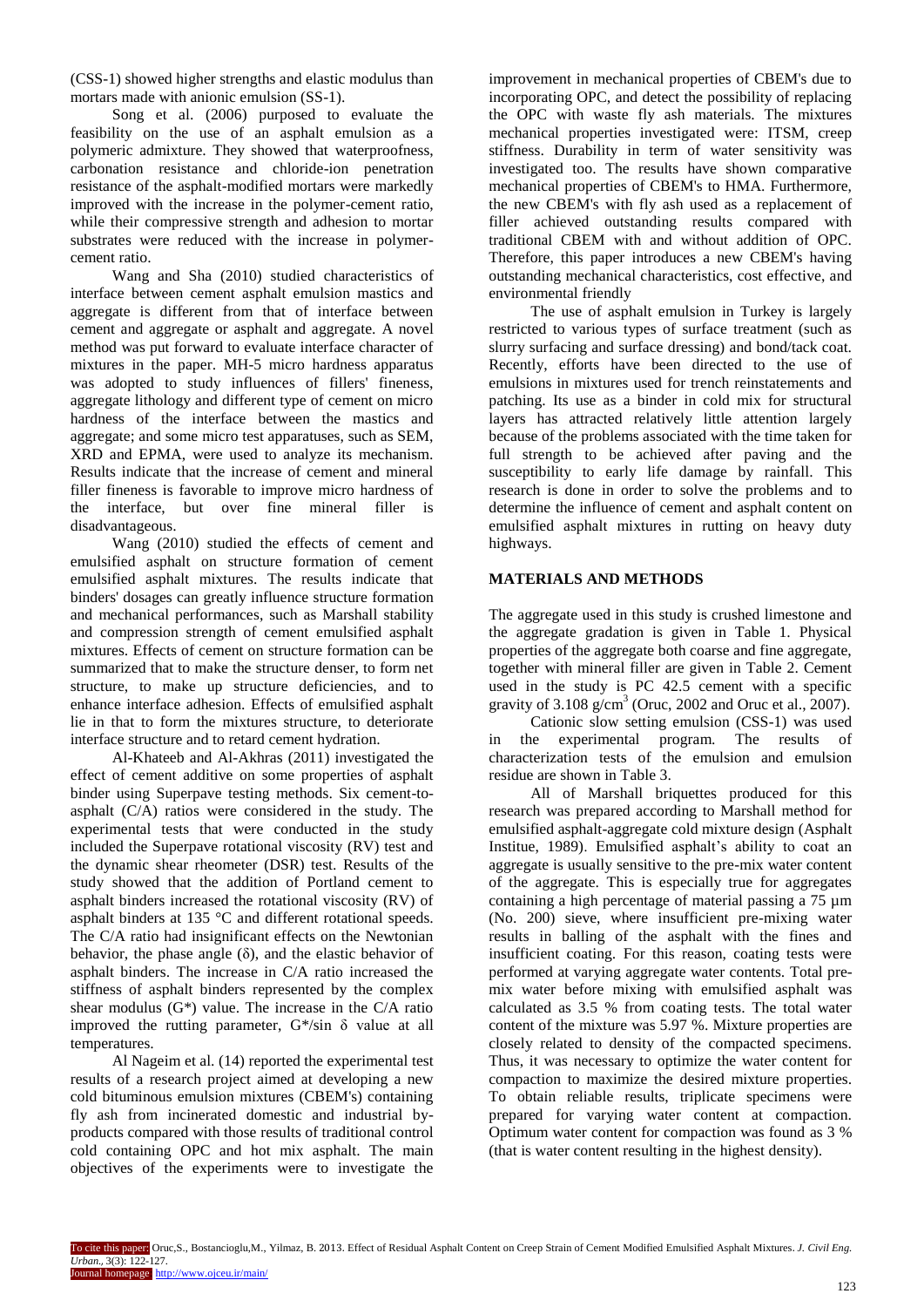| <b>Table 1.</b> Aggregate gradation     |                               |           |                                      |       |               |               |               |                |  |
|-----------------------------------------|-------------------------------|-----------|--------------------------------------|-------|---------------|---------------|---------------|----------------|--|
| <b>Sieve</b>                            | $3/4$ in.                     | $1/2$ in. | $3/8$ in.                            | No. 4 | <b>No. 10</b> | <b>No. 40</b> | <b>No. 80</b> | <b>No. 200</b> |  |
| Passing $(\% )$                         | 100                           | 86        | 74                                   | 56    | 38            | 18            | 9             | 6              |  |
|                                         |                               |           |                                      |       |               |               |               |                |  |
|                                         |                               |           | <b>Table 2.</b> Aggregate properties |       |               |               |               |                |  |
|                                         | Coarse Aggregate (ASTM C 127) |           |                                      |       |               |               |               |                |  |
| Bulk specific gravity $(g/cm^3)$        |                               |           |                                      |       | 2.698         |               |               |                |  |
| Apparent specific gravity $(g/cm3)$     |                               |           |                                      |       | 2.714         |               |               |                |  |
| Absorption                              |                               |           |                                      |       | 0.33          |               |               |                |  |
|                                         | Fine Aggregate (ASTM C 128)   |           |                                      |       |               |               |               |                |  |
| Bulk specific gravity $(g/cm^3)$        |                               |           |                                      |       | 2.683         |               |               |                |  |
| Apparent specific gravity $(g/cm3)$     |                               |           |                                      |       | 2.735         |               |               |                |  |
| Absorption                              |                               |           |                                      |       | 0.62          |               |               |                |  |
|                                         | Filler (ASTM D 854)           |           |                                      |       |               |               |               |                |  |
| Apparent specific gravity $(g/cm3)$     |                               |           |                                      |       | 2.743         |               |               |                |  |
| L.A. Abrasion (%, C 131)                |                               |           |                                      |       | 23.57         |               |               |                |  |
| Polishing value (BS 813)                |                               |           |                                      |       |               | 0.47          |               |                |  |
| Sodium sulfate soundness (%, ASTM C 88) |                               |           |                                      |       |               | 2.44          |               |                |  |

**Table 3.** Test results of emulsion and emulsion residue.

| <b>Property</b>                                            | Value |
|------------------------------------------------------------|-------|
| Viscosity, Saybolt-Furol, 25 °C, s.                        | 22    |
| Settlement, 5 day, %                                       | 0.1   |
| 1 Day Storage Stability, %                                 | 0.03  |
| Sieve Test, %                                              | 0.01  |
| pH                                                         | 5.37  |
| Residue by Distillation, %                                 | 63.0  |
| <b>Residue Tests</b>                                       |       |
| Penetration, $25^{\circ}$ C, $100 \text{ g}, 5 \text{ s}.$ | 125   |
| Ductility, $25^{\circ}$ C, 5 cm/min, cm                    | 84    |
| Solubility, %                                              | 99    |
| Ash, %                                                     | 0.5   |

#### **Static and Repeated Load Asphalt Creep Tests**

Specimens of asphalt emulsion mixtures were prepared for different ratios of portland cement instead of mineral filler using Marshall hammer compaction with 50 blows to each end of the specimen. The specimens were prepared with three levels of residual asphalt content of 4.2 %, 5.2 % and 6.2 %. Besides, conventional hot mixtures, with same aggregate type and grading, were prepared without cement for comparison. A bitumen content equivalent to the emulsion mixtures that the residual binder content was 5.2 % was used. Both the emulsion and hot mixtures were prepared in sufficient quantity to allow three 1100 g specimens to be produced from each mixture. The emulsion mixtures were prepared and compacted at ambient temperature, whereas the hot mix specimens were produced at a temperature of  $140^{\circ}$ C. Specimens were demounted after about 20 hours and then cured in an environmental conditional room. Specimens of emulsion mixture were first tested after 3 days and periodically, as the specimens cured. Measured relative humidity is 73 % during the testing period.

#### **RESULTS AND DISCUSSION**

Uniaxial compression loading was used to determine the effect of cement on creep and permanent deformation of emulsified asphalt mixtures. Creep and permanent deformation tests were conducted in accordance with producers outlined in NCHRP (Quintus et al., 1991).

Specimens were subjected to static load asphalt creep test for three levels of residual asphalt content; 4.2%, 5.2% and  $6.2\%$ . All tests were performed at  $25\degree$ C temperature after 28 days. At various cement additives, effects of bitumen amount on creep deformation (strain) are given in Figures 1-7. Besides, effects of cement on creep deformation are given in Figures 8, 9, and 10.



cement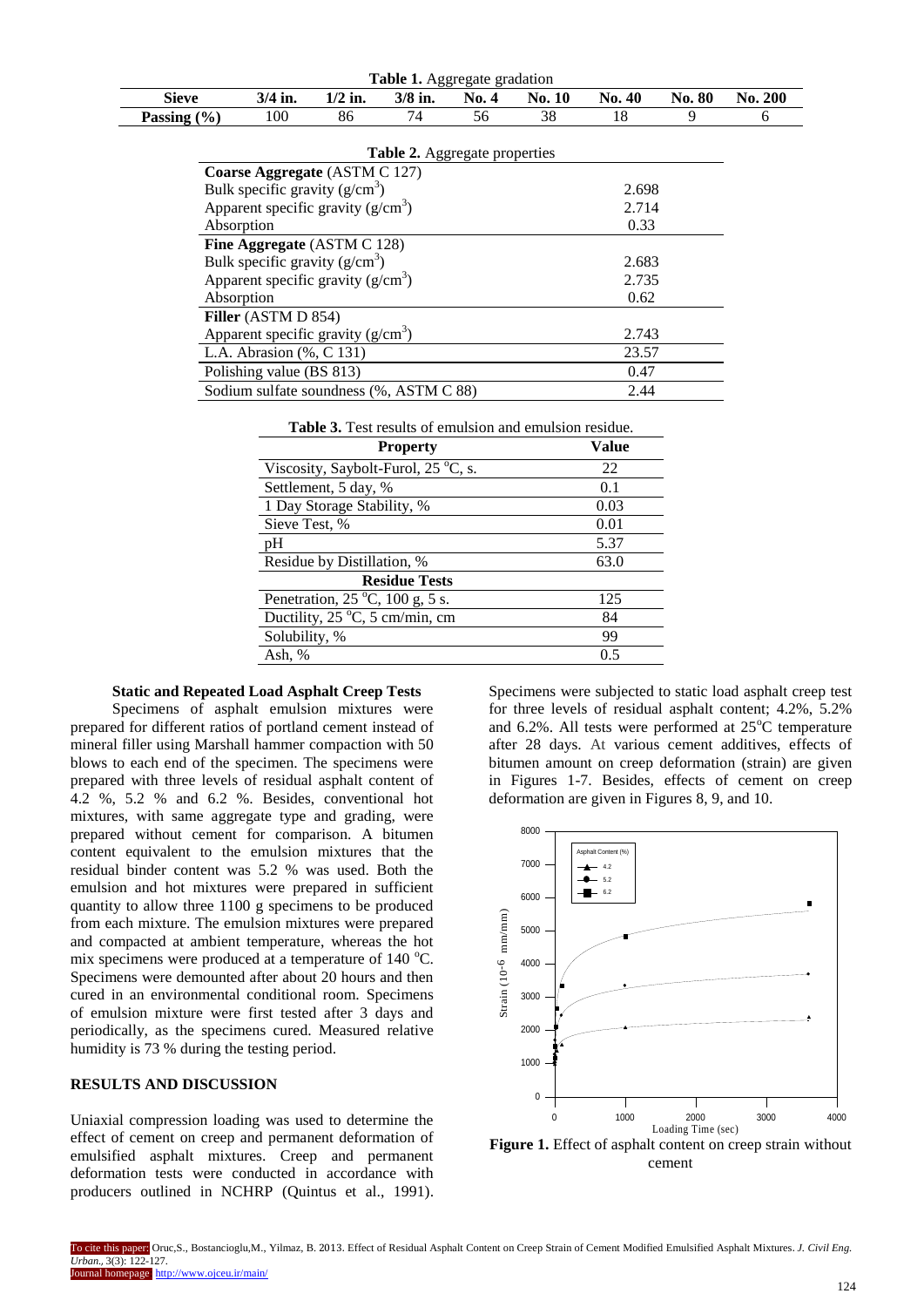

**Figure 2.** Effect of asphalt content on creep strain for 1% cement additive



**Figure 3.** Effect of asphalt content on creep strain for 2% cement additive



**Figure 4.** Effect of asphalt content on creep strain for 3% cement additive

Results of the uniaxial creep tests shown in Figures 1-7 indicated that increase of sudden deformation occurred by load applied. Then, increase of deformation slowed down. The rate of deformation increase of the emulsion mixtures increased with residual asphalt content. On the other hand, from results in Figures 8-10, the rate



**Figure 5.** Effect of asphalt content on creep strain for 4% cement additive



**Figure 6.** Effect of asphalt content on creep strain for 5**%**  cement additive



**Figure 7.** Effect of asphalt content on creep strain for 6% cement additive

of deformation increase of the emulsion mixtures decreased with cement addition level.

Results of given in Figure 9 indicated that deformation of the hot mix was higher than the emulsion mixtures added even cement of 2 %. As expected, the creep modulus decreased with increased loading time.

To cite this paper: Oruc,S., Bostancioglu,M., Yilmaz, B. 2013. Effect of Residual Asphalt Content on Creep Strain of Cement Modified Emulsified Asphalt Mixtures. *J. Civil Eng. Urban.,* 3(3): 122-127. rnal homepage: http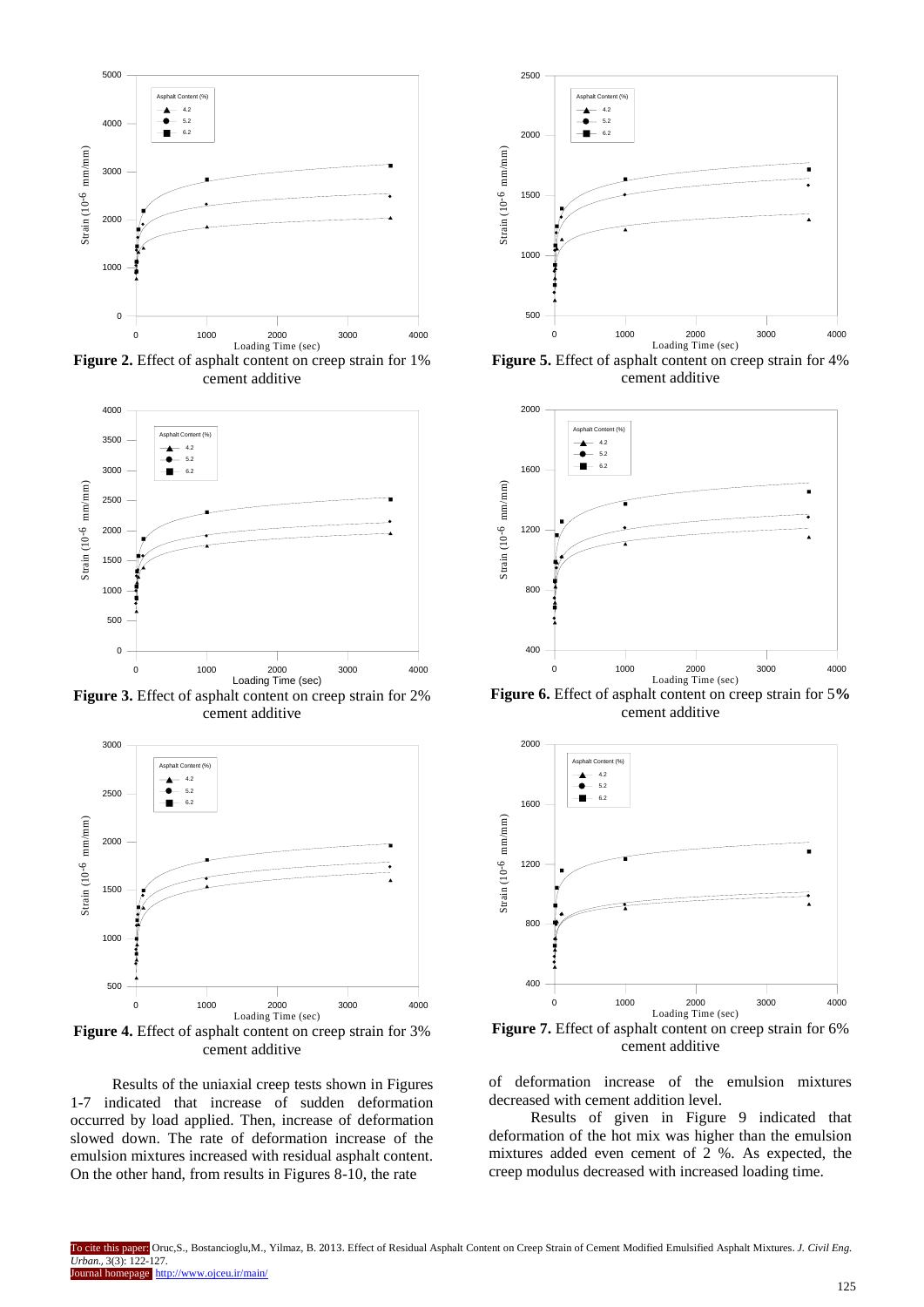

**Figure 8.** Effect of cement on creep strain for 4.2 % residual asphalt content



**Figure 9.** Effect of cement on creep strain for 5.2 % residual asphalt content



**Figure 10.** Effect of cement on creep strain for 6.2 % residual asphalt content

The results of static creep tests showed the enhancement of mixture creep resistance due to the addition of the cement, but, the results showed the decrease of the emulsion mixture creep resistance due to increase of asphalt content. Specimens of the emulsion mixtures prepared at 5.2 level of residual asphalt content were subjected to repeated load asphalt creep tests to determine permanent deformation characteristics of the

emulsion mixtures (Alderson, 1995). The specimens were tested at  $25^{\circ}$ C temperature after 28 days curing time. The tests were performed at a load frequency of 1 Hz with 0.5 second loading and 0.5 second unloading for 45000 cycles. Figure 11 shows the averaged results obtained from the sets of three repeated load asphalt creep tests on specimens with different levels of cement (Oruc et al., 2007).



**Figure 11.** Permanent strains at 25<sup>o</sup>C for various cement contents compared with hot mix

From the permanent deformation results in Figure 11, the following points are worthy of note:

Without cement, emulsion mix specimens failed after less than 30,000 cycles, indicating that the unmodified emulsion mix has rather poor resistance to permanent deformation. The resistance to permanent deformation of emulsion mix was increased by the addition of cement. The emulsion mix specimens with cement offered better resistance to permanent deformation than hot mix (without cement). These results suggest that cement acts as a secondary binder in emulsion mix.

### **CONCLUSIONS**

This experimental study has focused on the effect of asphalt content on creep properties of cement modified emulsified asphalt mixtures for structural layers in roads. Creep and permanent deformation levels in cement modified asphalt emulsion mixture are comparable with equivalent hot mixture. These properties take some time to develop but cement addition certainly improves the critical early life properties as well. The results of tests to measure creep properties confirmed earlier findings that the two key mechanical properties, creep and permanent deformation resistance are all improved by portland cement addition. But, the resistance to creep deformation of emulsion mixture was decreased by the increase of asphalt content. The work further revealed that the ultimate resistance to creep deformation achieved after curing and with increasing cement content up to 6% level and 4.2 asphalt content applied here. The rate of creep and permanent deformation increase of the emulsion mixtures increased with residual asphalt content. On the other hand, emulsion mix specimens without cement failed after less than 30,000 cycles, this indicates that the unmodified emulsion mix has rather poor resistance to permanent

To cite this paper: Oruc,S., Bostancioglu,M., Yilmaz, B. 2013. Effect of Residual Asphalt Content on Creep Strain of Cement Modified Emulsified Asphalt Mixtures. *J. Civil Eng. Urban.,* 3(3): 122-127. rnal homepage: http://